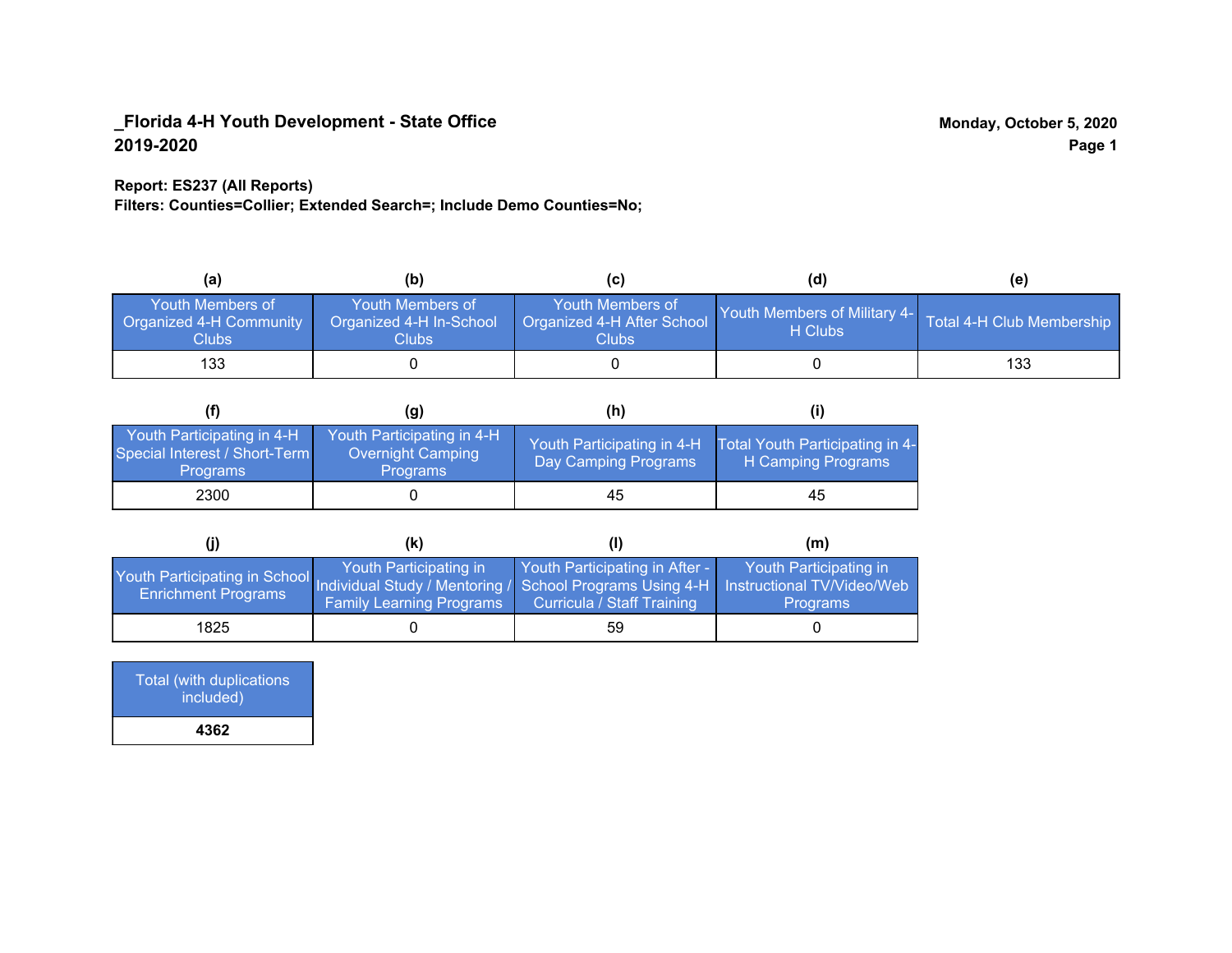**Report: ES237 (All Reports)**

**Filters: Counties=Collier; Extended Search=; Include Demo Counties=No;**

# **School Grade (duplications eliminated)**

| Kinder | 1st | 2nd' | 3rd | 4th | 5th  | 6th | 7th | 8th | 9th |     |    |    | 10th 11th 12th Post HS Not in School Special | <b>Total</b> |
|--------|-----|------|-----|-----|------|-----|-----|-----|-----|-----|----|----|----------------------------------------------|--------------|
| 216    | 768 | 276  | 404 | 511 | 1250 | 210 | 156 | 163 | 108 | 106 | 67 | 86 |                                              | 4335         |

# **Gender of 4-H Youth Participants (duplications eliminated)**

| Male | 'Female, | Total |
|------|----------|-------|
| 2127 | 2208     | 4335  |

# **Place of Residence of 4-H Youth Participants (duplications eliminated)**

| ∣ Farm | Towns of under 10,000 and<br>rural non-farm | Towns and cities (10,000-<br>50,000), and their suburbs | Suburbs of cities of over<br>50,000 | Central cities of over 50,000 | Total |
|--------|---------------------------------------------|---------------------------------------------------------|-------------------------------------|-------------------------------|-------|
| 24     | 98                                          | 188                                                     | 565                                 | 3460                          | 4335  |

# **Total 4-H Youth Participants (duplications eliminated)**

**Total** 

**<sup>4335</sup> Note: The four totals on this page should all match.**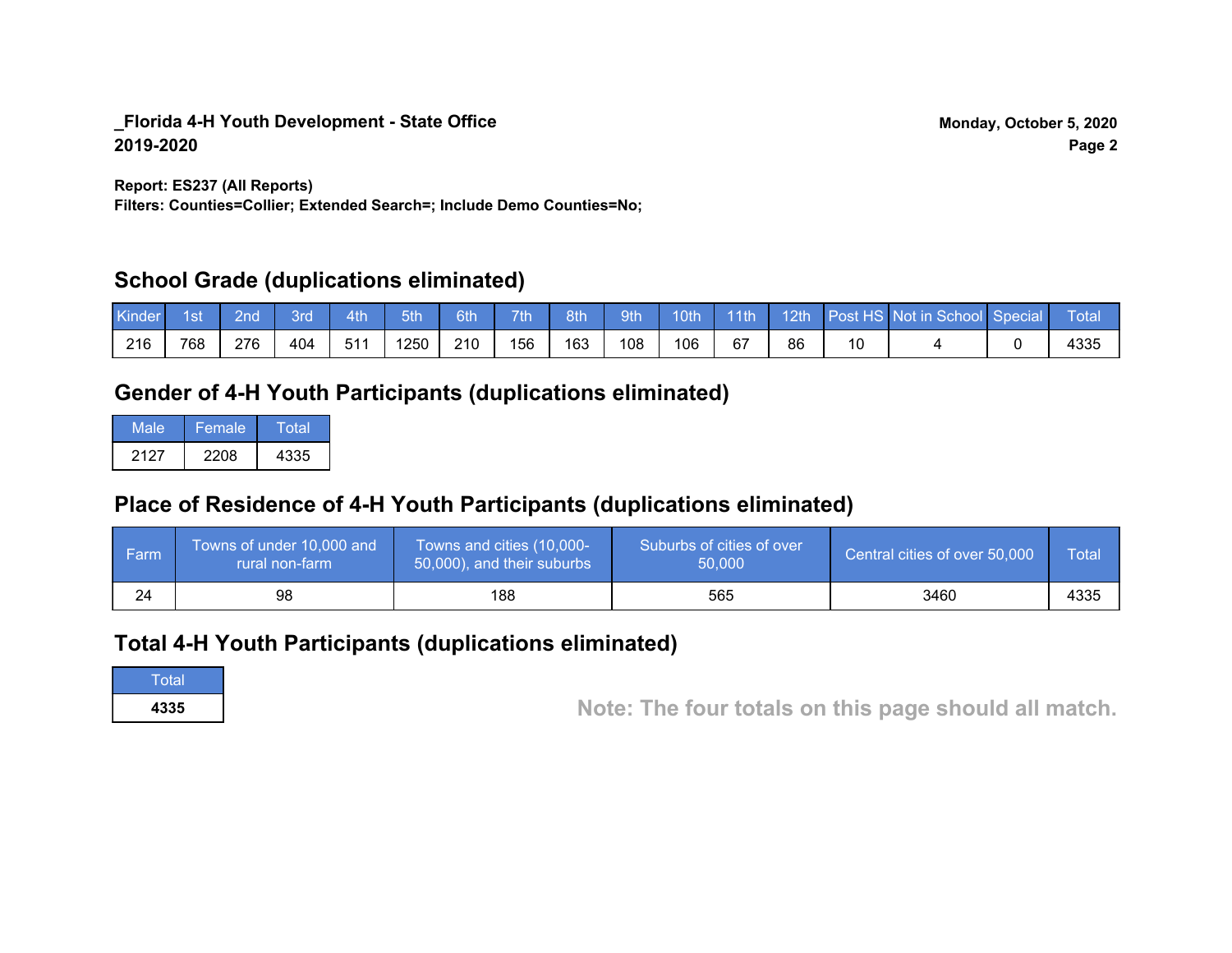**Report: ES237 (All Reports)**

**Filters: Counties=Collier; Extended Search=; Include Demo Counties=No;**

| <b>ETHNICITY</b>          | <b>TOTAL YOUTH</b> |
|---------------------------|--------------------|
| <b>Hispanic or Latino</b> | 2119               |
| Not Hispanic or Latino    | 2216               |

Directions: Type in the appropriate numbers for your project. Ethnicity is separate from race. YOu should indicate an ethnicity category for each participant and all racial categories that apply to each participant (i.e. a participant of more than one race would be recorded in each applicable racial category). Ideally, your total participants should equal the total of numbers in your ethicity section. Totals of racial categories will be equal to or greater than your total participants if they all report racial information.

4-H Youth Participants: Any youth taking part in programs provided as a result of action by extension personnel (professional. Paraprofessional. And volunteer). This includes youth participation in programs conducted through 1862, 1890, and 1994 land-grant universities, EFNEP, urban gardening, and other programs that may not actually use the 4-H name and emblem with participants.

| <b>RACE</b>                               | <b>TOTAL YOUTH</b> |
|-------------------------------------------|--------------------|
| American Indian or Alaskan Native         | 4                  |
| Asian                                     | 28                 |
| <b>Black or African American</b>          | 895                |
| Native Hawaiian or other Pacific Islander | 0                  |
| White                                     | 3390               |
| Youth Indicating More Than One Race       | 4                  |
| <b>Undetermined</b>                       | 14                 |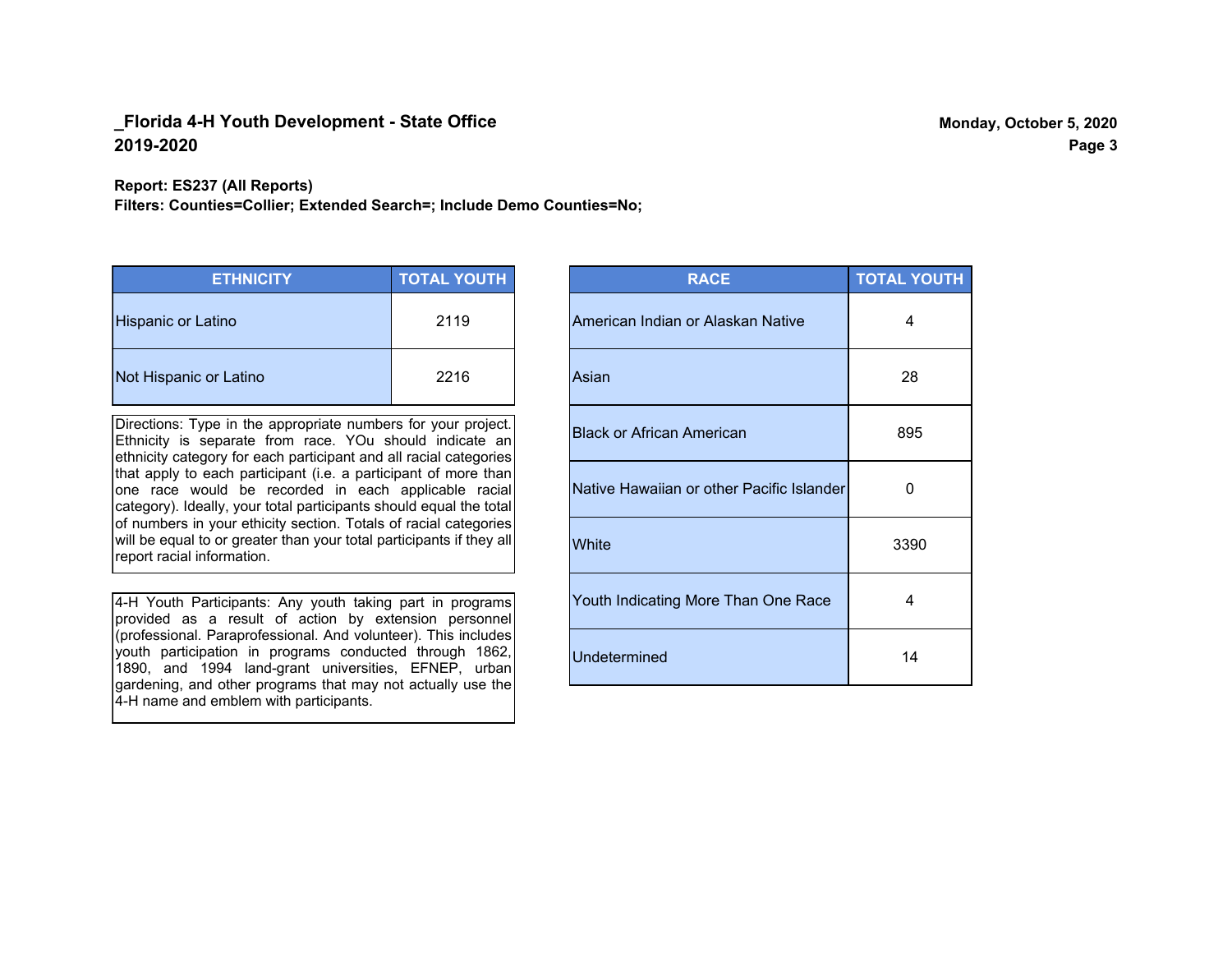**Report: ES237 (All Reports)**

**Filters: Counties=Collier; Extended Search=; Include Demo Counties=No;**

| Total Number of<br><b>Adult Volunteers</b> | ا Total Number of<br><b>Youth Volunteers</b> | Total |
|--------------------------------------------|----------------------------------------------|-------|
| 64                                         | 17                                           | 81    |

Adult Volunteer: Unpaid support for the 4-H program by an individual beyond high school age.

Youth Volunteer: Unpaid support for the 4-H program by a person who has not yet graduated from high school.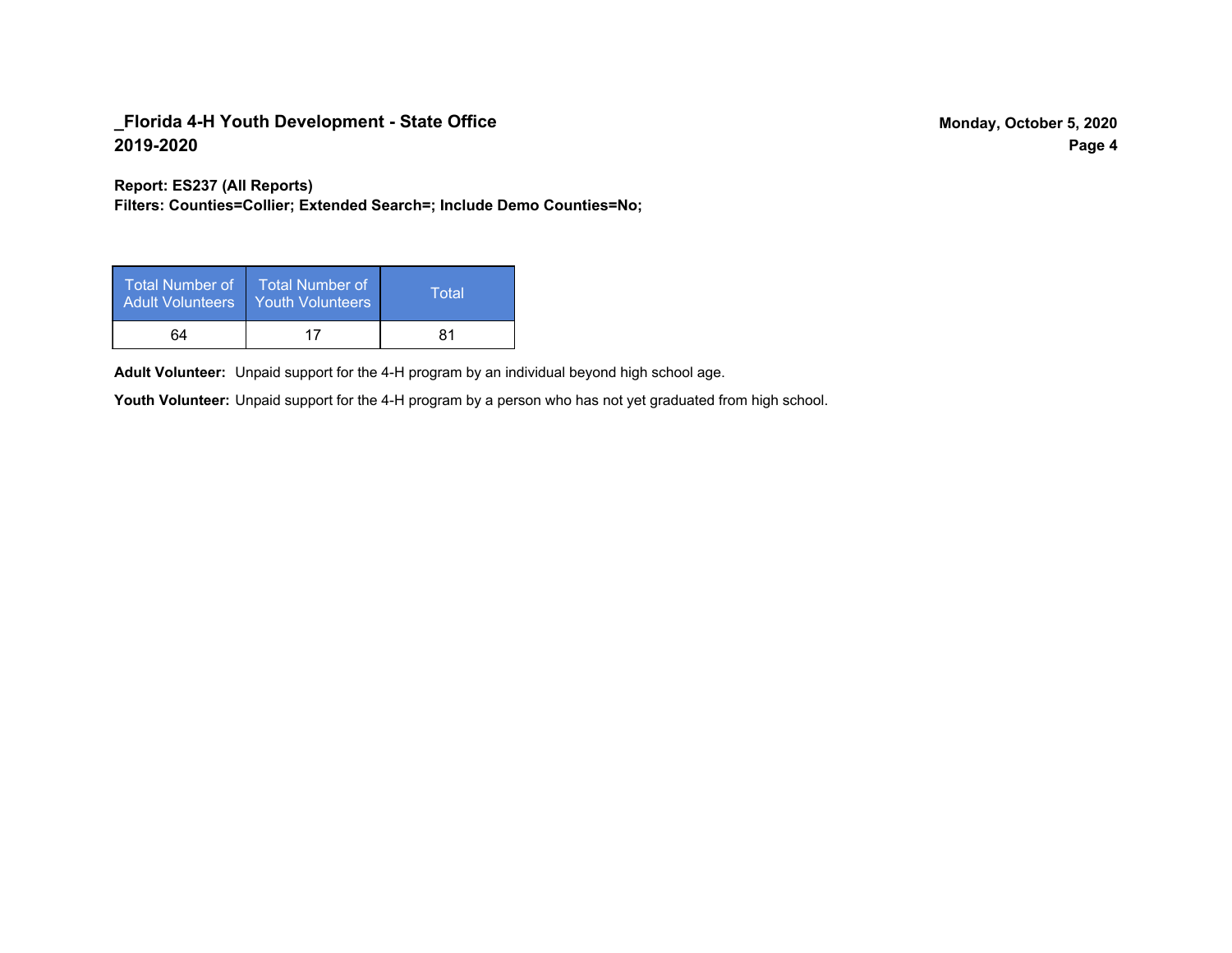### **Ag in the Classroom**

| : Agriculture Awareness                   | 1701 |
|-------------------------------------------|------|
| School Enrichment - Agriculture Awareness |      |
| School Enrichment - Pizza Garden          | 120  |
|                                           | 1821 |

#### **Animals**

| (4-H Cloverbuds- ANIMALS & PETS)-retired project | $\mathbf 0$    |
|--------------------------------------------------|----------------|
| (CAGED BIRDS) Retired Project                    | 0              |
| (GOATS) Retired Project                          | 0              |
| (GOATS-Pygmy) Retired Project                    | 0              |
| (HORSE-Advanced Horsemanship) Retired Project    | 0              |
| (HORSE - Horsemanship Science) Retired Project   | 0              |
| (LLAMAS AND ALPACAS)-retired project             | 0              |
| (POCKET PETS) Retired Project                    | 0              |
| <b>ANIMAL SCIENCES</b>                           | 108            |
| <b>BEEF</b>                                      | 6              |
| <b>CATS</b>                                      | 0              |
| <b>DAIRY CATTLE</b>                              | 1              |
| <b>DOGS</b>                                      | 13             |
| GOATS (Dairy)                                    | 3              |
| GOATS (Meat)                                     | 0              |
| <b>HORSE</b>                                     | 8              |
| HORSE (Horseless Horse)                          | 0              |
| <b>PETS</b>                                      | $\overline{c}$ |
| <b>POULTRY</b>                                   | 20             |
| <b>RABBITS</b>                                   | 7              |
| <b>SHEEP</b>                                     | 1              |
| <b>SWINE</b>                                     | 28             |
|                                                  | 197            |

#### **Biological Sciences**

| (4-H Cloverbuds-SCIENCE & TECHNOLOGY) Retired Project | $\Omega$ |
|-------------------------------------------------------|----------|
| (Marine/Aquatic-AQUARIUMS) Retired Project            | $\Omega$ |
| (Marine/Aquatic- WETLANDS) Retired Project            | $\Omega$ |
| (Sciences- WINGS) Retired Project                     | $\Omega$ |
| (Wildlife - Bats) Retired Project                     | $\Omega$ |
| (Wildlife - Butterflies- WINGS) Retired Project       | $\Omega$ |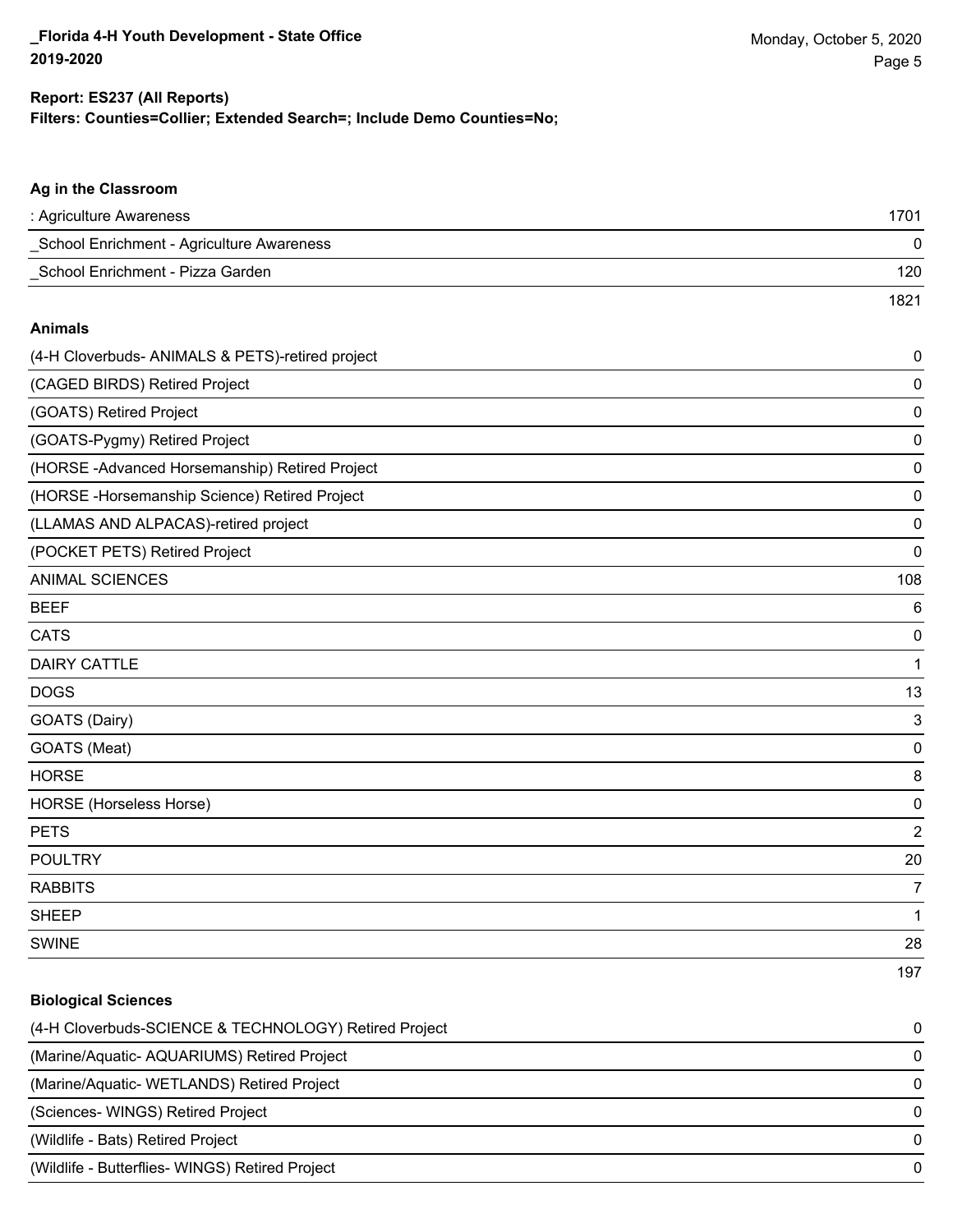## **Filters: Counties=Collier; Extended Search=; Include Demo Counties=No; Report: ES237 (All Reports)**

| (Wildlife- BLUEBIRDS) Retired Project                     | 0   |
|-----------------------------------------------------------|-----|
| : ABCs of ENTOMOLOGY                                      | 10  |
| : Entomology-Apiary/Beekeeping                            | 0   |
| : Meat Sciences                                           | 0   |
| : Natural Sciences                                        | 0   |
| _School Enrichment - Embryology                           | 120 |
| School Enrichment- Natural Sciences                       | 0   |
| INSECTS (ENTOMOLOGY)                                      | 1   |
| MARINE SCIENCE AND AQUATIC SCIENCES                       | 19  |
| <b>SCIENCE DISCOVERY</b>                                  | 32  |
| <b>VETERINARY SCIENCE</b>                                 | 2   |
|                                                           | 184 |
| <b>Civic Engagement</b>                                   |     |
| (4-H Cloverbuds- CITIZENSHIP)-retired project             | 0   |
| (Citizenship-INTERGENERATIONAL) Retired Project           | 0   |
| <b>CITIZENSHIP</b>                                        | 37  |
| CITIZENSHIP-COMMUNITY SERVICE                             | 0   |
| CULTURAL AND GLOBAL EDUCATION                             | 1   |
|                                                           | 38  |
| <b>Communications and Expressive Arts</b>                 |     |
| (4-H Cloverbuds- COMMUNICATIONS) Retired Project          | 0   |
| (4-H Cloverbuds- VISUAL-LEISURE ARTS) Retired Project     | 0   |
| (FILMMAKING) Retired Project                              | 0   |
| (LEISURE ARTS- Arts & Crafts) Retired Project             | 0   |
| (Leisure Arts- COLLECTIBLES) Retired Project              | 0   |
| (PHOTOGRAPHY) Retired Project                             | 0   |
| (PUBLIC SPEAKING) Retired Project                         | 0   |
| (VISUAL ARTS) Retired Project                             | 0   |
| School Enrichment - 4-H Tropicana Public Speaking Program | 0   |
| COMMUNICATIONS AND PUBLIC SPEAKING                        | 2   |
| <b>EXPRESSIVE ARTS</b>                                    | 12  |
| <b>VISUAL ARTS</b>                                        | 0   |
|                                                           | 14  |

(Citizenship-PUBLIC ADVENTURES) Retired Project 0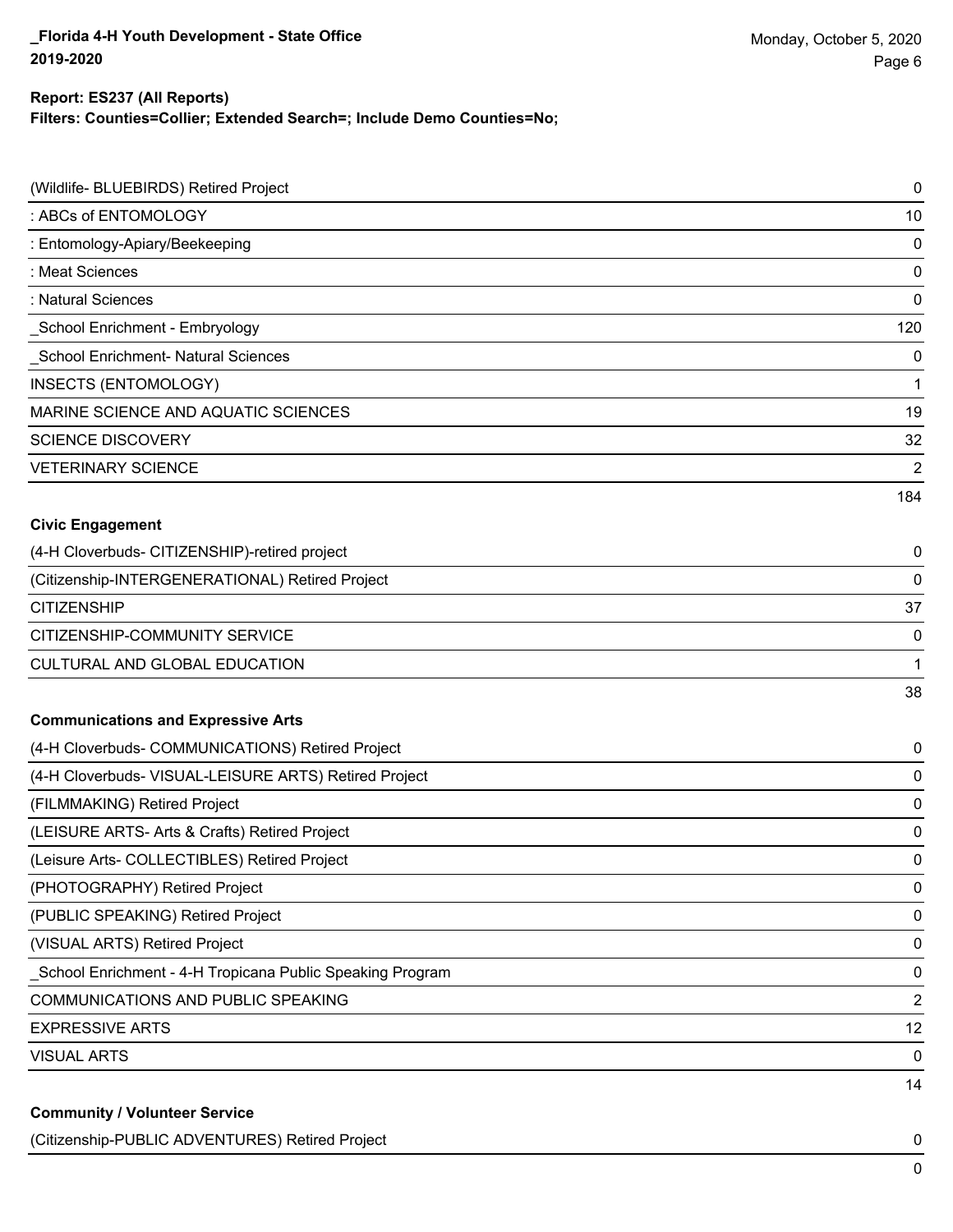**Consumer and Family Science**

## **Filters: Counties=Collier; Extended Search=; Include Demo Counties=No; Report: ES237 (All Reports)**

| (4-H Cloverbuds- CLOTHING) Retired project                   | 0  |
|--------------------------------------------------------------|----|
| (CHILD DEVELOPMENT Babysitting) Retired Project              | 0  |
| (Clothing - SELECTION) Retired Project                       | 0  |
| (Clothing - SEWING) Retired Project                          | 0  |
| (Clothing-Sewing- QUILTING) Retired Project                  | 0  |
| (CONSUMER EDUCATION AND SHOPPING) Retired Project            | 0  |
| (Human Development - Talking with TJ) Retired Project        | 0  |
| (HUMAN DEVELOPMENT) Retired Project                          | 0  |
| (Human Development-CHOICES) Retired Project                  | 0  |
| (Money Management -FINANCIAL CHAMPIONS) Retired Project      | 0  |
| : Consumer Choices Event                                     | 0  |
| 4-H CLOVERBUDS                                               | 30 |
| Animal Science- ALL ABOUT ANIMALS                            | 0  |
| Animal Sciences- LIVESTOCK JUDGING                           | 0  |
| Animals-PETS/SMALL ANIMALS                                   | 0  |
| CHILD DEVELOPMENT & CHILD CARE                               | 2  |
| Citizenship-SERVICE LEARNING                                 | 0  |
| <b>CLOTHING &amp; SEWING</b>                                 | 0  |
| <b>Exploring Farm Animals</b>                                | 0  |
| Hog-n-Ham Project                                            | 0  |
| Marine Science                                               | 0  |
| <b>MONEY MANAGEMENT</b>                                      | 4  |
| Performing Arts-DANCE/MOVEMENT                               | 0  |
| Pet Pals                                                     | 0  |
| Plant Pals, K-3 (5-8 yrs)                                    | 0  |
| test                                                         | 0  |
| Wildlife - Birds                                             | 0  |
|                                                              | 36 |
| <b>Environmental Education / Earth Sciences</b>              |    |
| (4-H Cloverbuds- ENVIRONMENT-Earth Sciences) Retired Project | 0  |
| : Recycling                                                  | 0  |
| : Water Education                                            | 0  |
| School Enrichment - Project Learning Tree                    | 0  |
| School Enrichment- Environmental Sciences                    | 0  |
| <b>EARTH SCIENCES</b>                                        | 1  |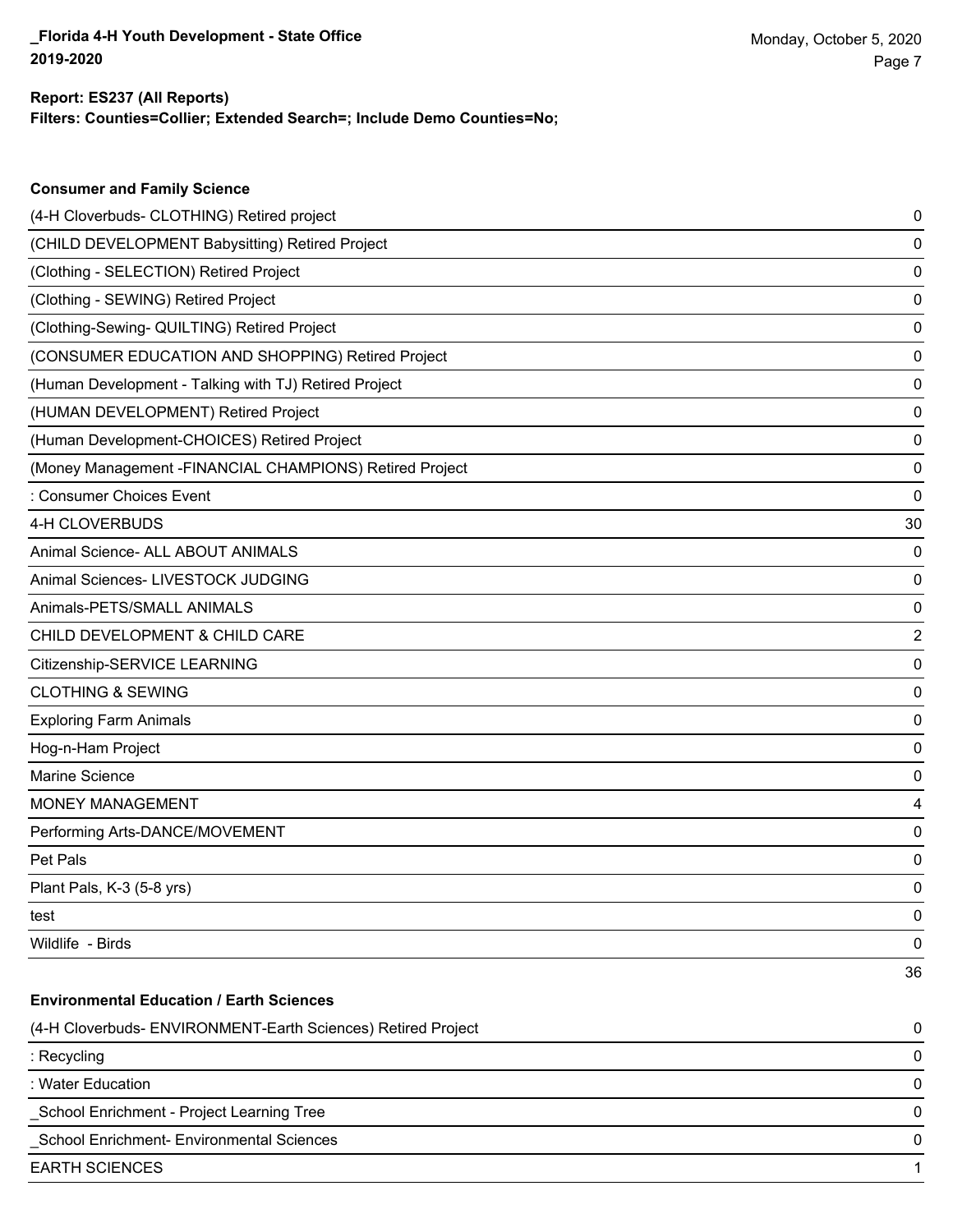**Filters: Counties=Collier; Extended Search=; Include Demo Counties=No;**

| <b>ENERGY</b>               | <sup>0</sup> |
|-----------------------------|--------------|
| ENVIRONMENTAL SCIENCES      |              |
| <b>FORESTRY</b>             |              |
| <b>OUTDOOR EDUCATION</b>    |              |
| SOIL AND WATER SCIENCES     |              |
| <b>SPORTFISHING</b>         | 218          |
| <b>SS - SHOOTING SPORTS</b> |              |
| <b>SS-ARCHERY</b>           | 96           |

SS-HUNTING 10y/o 1

SS-MUZZLELOADING 12y/o 0

SS- RIFLE, AIR 0

SS- RIFLE, SMALL BORE 0

SS- SHOTGUN 10y/o 0

WILDLIFE & HABITATS 0

## **Foods and Nutrition**

| (4-H Cloverbuds- FOODS & NUTRITION) Retired Project   | $\mathbf 0$ |
|-------------------------------------------------------|-------------|
| (Food - SPORTS NUTRITION) Retired Project             | 0           |
| (FOOD AND FOOD PRESERVATION SCIENCES) Retired Project | 0           |
| (FOOD PREP AND COOKING) Retired Project               | 0           |
| (Food Prep- BREADS & BREADMAKING) Retired Project     | 0           |
| (Food Prep-DAIRY FOODS) Retired Project               | 0           |
| (Food Prep- MICROWAVE MAGIC) Retired Project          | 0           |
| (Food Science-FOOD PRESERVATION) Retired Project      | 0           |
| School Enrichment - Up for the Challenge              | 0           |
| School Enrichment - YUM                               | 0           |
| <b>School Enrichment - YUMMEE</b>                     | 0           |
| <b>School Enrichment- Nutrition</b>                   | 0           |
| <b>FOOD &amp; NUTRITION</b>                           | 33          |
|                                                       | 33          |

### **Health**

| (Health-HEALTH ROCKS) Retired Project       |   |
|---------------------------------------------|---|
| (HEALTH: PHYSICAL ACTIVITY) Retired Project | 0 |
| : Healthy Living                            | 0 |
| PERSONAL WELL BEING                         |   |
|                                             |   |

319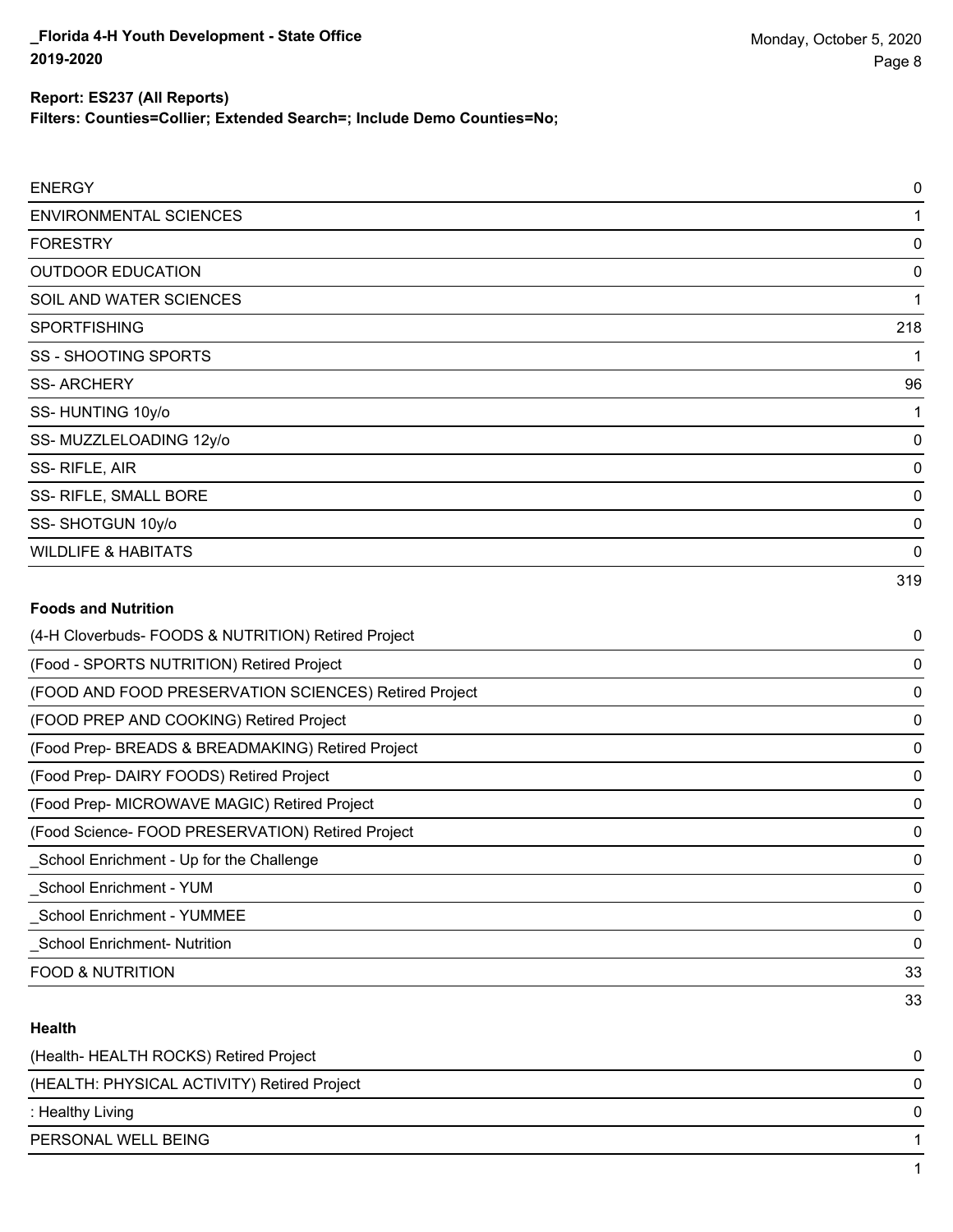168

## **Filters: Counties=Collier; Extended Search=; Include Demo Counties=No; Report: ES237 (All Reports)**

| <b>Leadership and Personal Development</b>                 |     |
|------------------------------------------------------------|-----|
| (4-H Cloverbuds- LEADERSHIP) Retired Project               | 0   |
| (4-H Cloverbuds_DISCOVERY Projects) Retired Project        | 0   |
| (Home Environment- CHANGING SPACES) Retired Project        | 0   |
| (Plant Sciences - Mowing for Money) Retired Project        | 0   |
| (Workforce Prep- CAREER DEVELOPMENT) Retired Project       | 0   |
| (Workforce Prep- ENTREPRENEURSHIP) Retired Project         | 0   |
| : Character Education                                      | 0   |
| : Personal Development                                     | 76  |
| <b>EXPLORING 4-H</b>                                       | 239 |
| LEADERSHIP DEVELOPMENT                                     | 3   |
| <b>WORKPLACE PREPARATION</b>                               | 3   |
|                                                            | 321 |
| <b>Personal Safety</b>                                     |     |
| (Health and Safety- ATV SAFETY) Retired Project            | 0   |
| (Health- EMERGENCY PREPARDNESS) Retired Project            | 0   |
| <b>ATV SAFETY</b>                                          | 2   |
| <b>SAFETY</b>                                              | 2   |
|                                                            | 4   |
| <b>Physical Sciences</b>                                   |     |
| (ASTRONOMY) Retired Project                                | 0   |
| : Weather and Climate                                      | 0   |
| <b>AEROSPACE</b>                                           | 1   |
|                                                            | 1   |
| <b>Plant Science</b>                                       |     |
| (4-H Cloverbuds- PLANT SCIENCES-Gardening) Retired Project | 0   |
| (GROWING CITRUS) Retired Project                           | 0   |
| (Plant Sciences-GARDENING) Retired Project                 | 0   |
| (Plants - Gardening - FLOWERS) Retired Project             | 0   |
| (Plants - Gardening - VEGETABLES) Retired Project          | 0   |
| (Plants - Gardening-CONTAINER GARDENING) Retired Project   | 0   |
| School Enrichment- Gardening and Plants                    | 19  |
| <b>GARDENING AND PLANTS</b>                                | 24  |
| <b>GARDENING AND PLANTS: JR MASTER GARDENER</b>            | 125 |